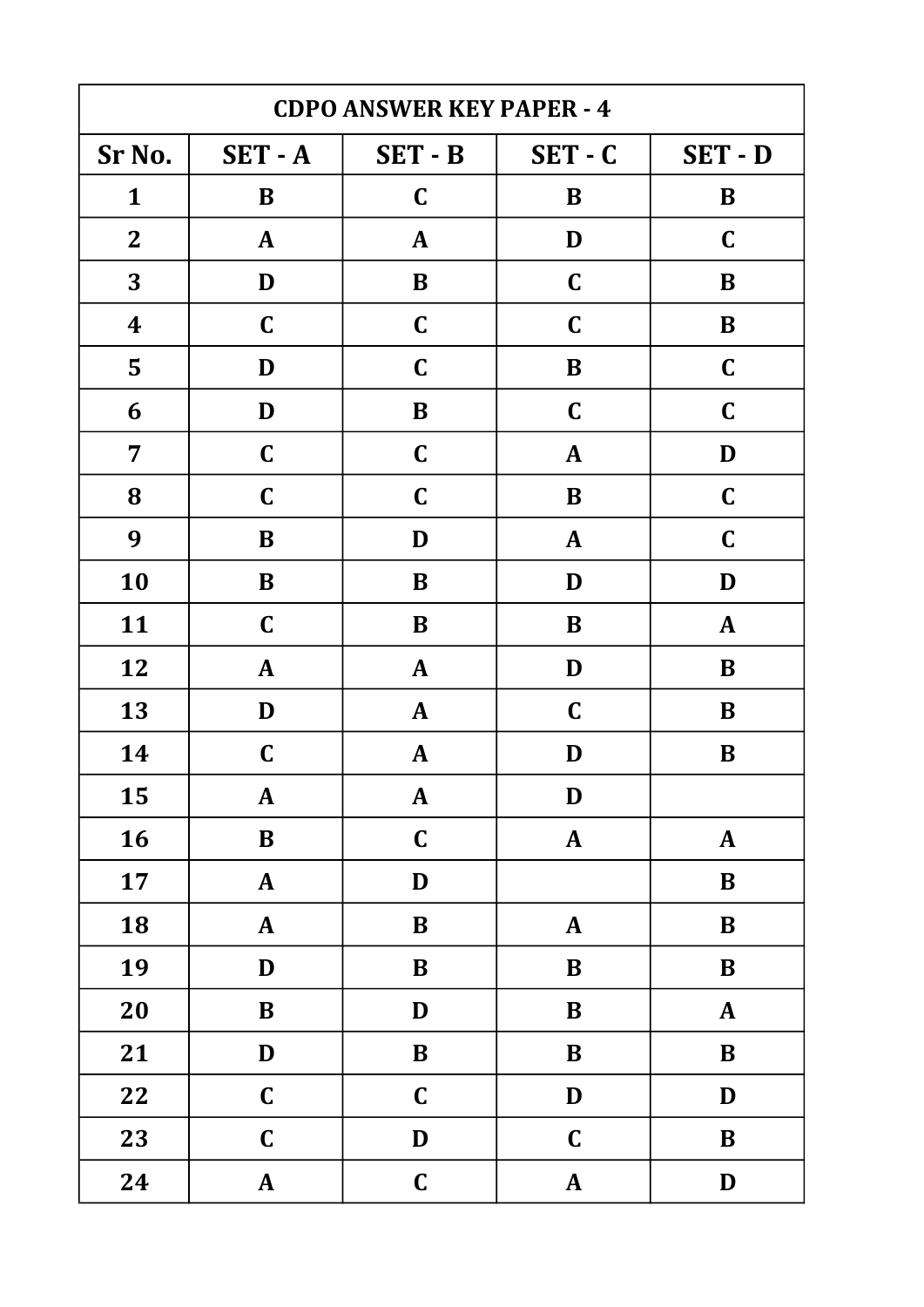| 25 | $\bf{B}$     | $\bf{B}$     | $\mathbf C$   | $\, {\bf B}$ |
|----|--------------|--------------|---------------|--------------|
| 26 | D            | $\, {\bf B}$ | $\mathbf C$   | $\mathbf{A}$ |
| 27 | $\bf{B}$     | D            | ${\bf A}$     | ${\bf A}$    |
| 28 | $\mathbf C$  | D            | $\mathbf C$   | $\mathbf C$  |
| 29 | $\bf{B}$     | $\mathbf C$  | $\, {\bf B}$  | $\mathbf C$  |
| 30 | $\bf{B}$     | $\, {\bf B}$ | $\mathbf C$   | $\mathbf C$  |
| 31 | $\bf{B}$     | $\mathbf C$  | $\mathbf C$   | $\mathbf C$  |
| 32 | $\mathbf C$  | $\, {\bf B}$ | ${\bf A}$     | $\mathbf{A}$ |
| 33 | $\bf{B}$     | $\bf{B}$     | $\pmb{A}$     | $\mathbf D$  |
| 34 | D            | $\mathbf C$  | $\mathbf C$   | D            |
| 35 | $\bf{B}$     | ${\bf A}$    | $\mathbf D$   | ${\bf A}$    |
| 36 | $\bf{B}$     | $\, {\bf B}$ | $\mathbf D$   | $\bf{B}$     |
| 37 | D            | ${\bf A}$    | $\mathbf C$   | $\mathbf C$  |
| 38 | $\bf{B}$     | $\mathbf C$  | $\, {\bf B}$  | $\mathbf D$  |
| 39 | D            | $\mathbf{A}$ | $\bf{B}$      | $\mathbf C$  |
| 40 | $\bf{B}$     | $\mathbf C$  | D             | $\mathbf C$  |
| 41 | $\mathbf C$  | $\mathbf C$  | $\mathbf C$   | $\bf{B}$     |
| 42 | ${\bf A}$    | $\mathbf D$  | $\, {\bf B}$  | $\bf{B}$     |
| 43 | $\mathbf C$  | $\mathbf C$  | $\mathbf C$   | ${\bf A}$    |
| 44 | $\mathbf{A}$ | ${\bf A}$    | $\mathbf C$   | $\mathbf C$  |
| 45 | $\mathbf C$  | $\, {\bf B}$ | $\mathbf C$   | $\mathbf D$  |
| 46 | $\mathbf{A}$ | $\mathbf C$  | $\mathbf D$   | $\mathbf{A}$ |
| 47 | $\bf{B}$     | $\, {\bf B}$ | $\mathbf D$   | $\, {\bf B}$ |
| 48 | $\, {\bf B}$ | $\, {\bf B}$ | $\bf{B}$      | $\mathbf D$  |
| 49 | $\mathbf C$  | $\mathbf C$  | $\mathbf{A}$  | $\mathbf D$  |
| 50 | $\bf{B}$     | $\bf{B}$     | $\mathbf{D}%$ | ${\bf A}$    |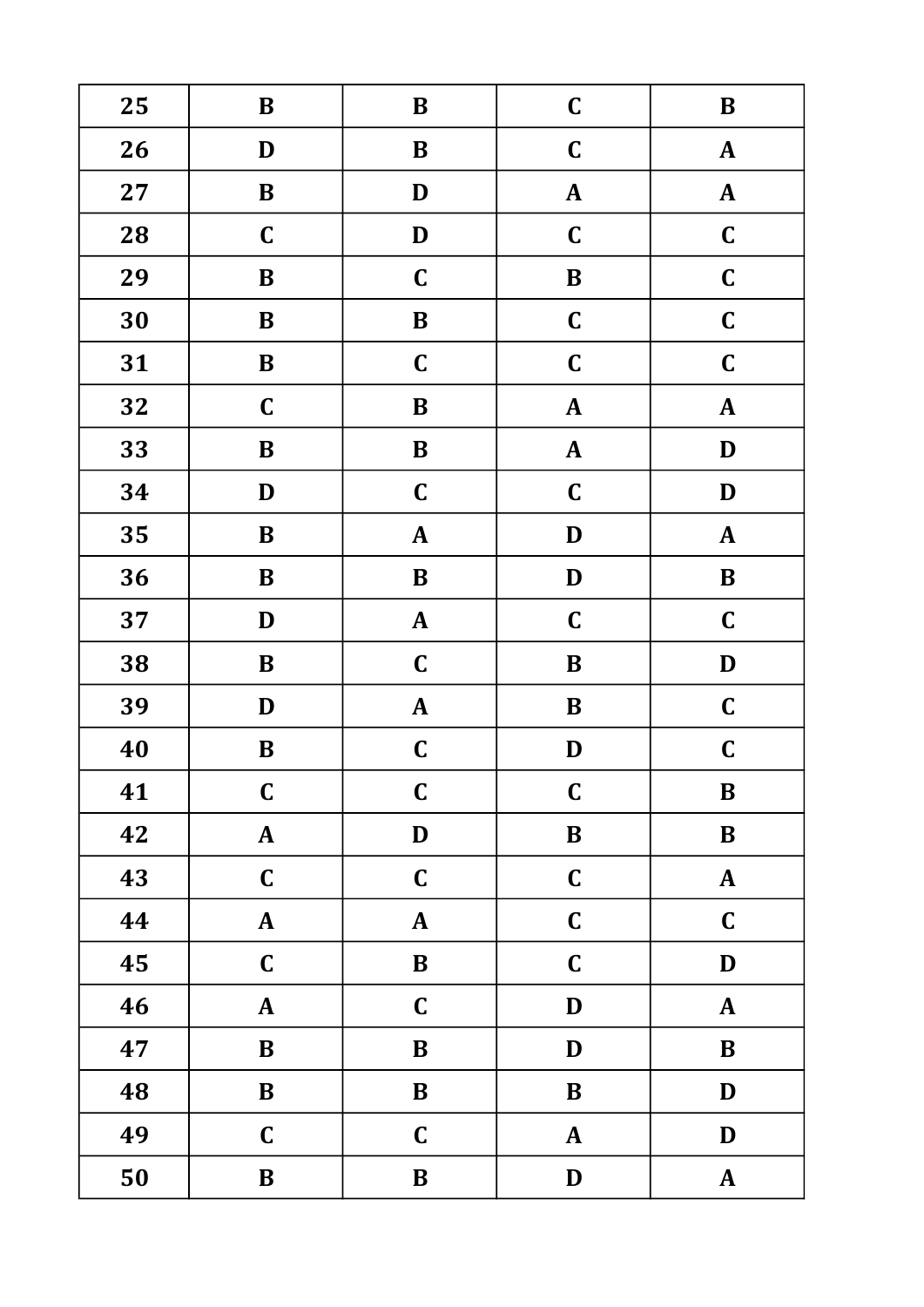| 51 | $\mathbf{A}$ | $\mathbf D$   | $\mathbf{A}$ | $\mathbf D$  |
|----|--------------|---------------|--------------|--------------|
| 52 |              | $\bf{B}$      | $\, {\bf B}$ | $\mathbf{A}$ |
| 53 | ${\bf A}$    | $\mathbf D$   | $\mathbf C$  | $\mathbf C$  |
| 54 | D            | $\mathbf C$   | $\mathbf C$  | $\mathbf C$  |
| 55 | $\bf{B}$     | $\mathbf C$   | ${\bf A}$    | $\mathbf C$  |
| 56 | $\bf{B}$     | $\mathbf C$   | $\mathbf C$  | $\mathbf D$  |
| 57 | $\mathbf C$  | $\mathbf C$   | $\mathbf D$  | $\mathbf C$  |
| 58 | D            | D             | $\mathbf C$  | $\bf{B}$     |
| 59 | $\mathbf C$  | $\, {\bf B}$  | $\mathbf D$  | $\, {\bf B}$ |
| 60 | $\mathbf C$  | ${\bf A}$     | $\mathbf C$  | $\mathbf C$  |
| 61 | $\pmb{A}$    | $\mathbf{D}%$ | $\, {\bf B}$ | $\mathbf D$  |
| 62 | D            | $\mathbf C$   | $\mathbf C$  | $\mathbf C$  |
| 63 | D            | $\mathbf D$   | $\bf{B}$     | $\mathbf C$  |
| 64 | $\mathbf{A}$ | ${\bf A}$     | ${\bf A}$    | $\, {\bf B}$ |
| 65 | $\mathbf C$  | $\mathbf C$   | $\bf{B}$     | $\mathbf C$  |
| 66 | $\mathbf D$  |               | $\, {\bf B}$ | $\mathbf D$  |
| 67 | $\mathbf C$  | D             | B            | $\pmb{A}$    |
| 68 | $\mathbf D$  | D             | $\bf{B}$     | D            |
| 69 | $\mathbf C$  | ${\bf A}$     | $\, {\bf B}$ | $\, {\bf B}$ |
| 70 | $\mathbf C$  | $\bf{B}$      | $\mathbf{A}$ | $\mathbf{A}$ |
| 71 | $\mathbf C$  | $\, {\bf B}$  | $\pmb{A}$    | ${\bf A}$    |
| 72 | D            | D             | $\, {\bf B}$ | $\bf{B}$     |
| 73 | ${\bf A}$    | $\mathbf C$   | $\mathbf C$  | $\mathbf C$  |
| 74 | $\bf{B}$     | $\mathbf C$   | $\mathbf{A}$ | $\, {\bf B}$ |
| 75 | $\bf{B}$     | ${\bf A}$     | $\mathbf D$  | $\mathbf{A}$ |
| 76 | $\mathbf C$  | $\mathbf C$   | $\mathbf C$  | $\, {\bf B}$ |